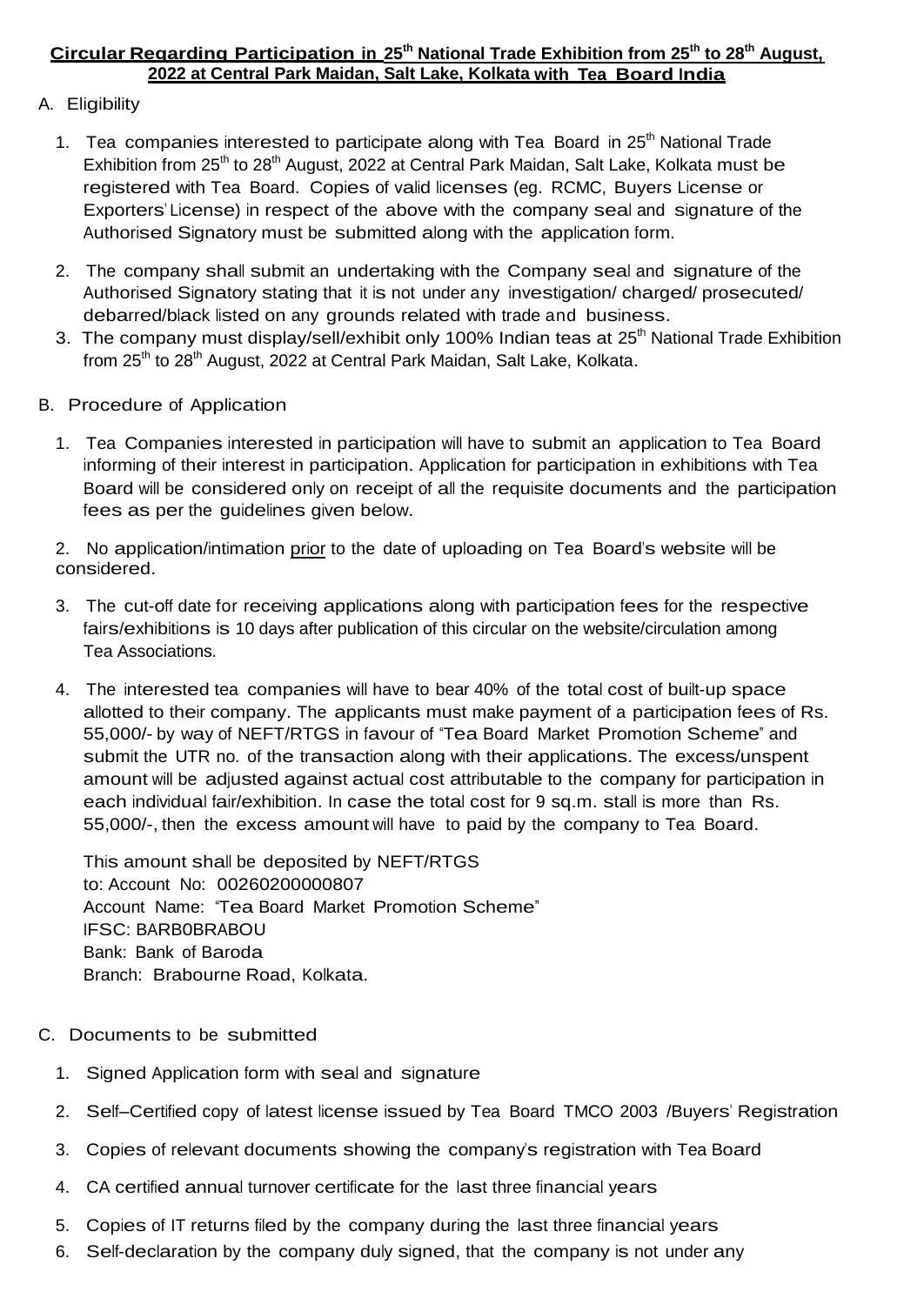investigation/charged/prosecuted/debarred/black listed on any grounds related with trade and business

- 7. Scanned copy of declaration given on company letterhead
- 8. Scanned copy of declaration for not availing benefit for the particular event from any other scheme of the Government or from any other organization
- 9. Self-declaration by the company duly signed, that the company will display and sell only Indian teas from the stall provided by Tea Board India
- 10. Signed copy of declaration to be given by applicant regarding forfeiture of participation charges and Application Fee of non-participants if they pull out of the participation by 30 days or less before the event.
- 11. A signed and stamped self-declaration by the applicant declaring that the applicant agrees to pay Tea Board any excess amount required for participation after final calculation of the charges for the furnished booth. In case the tea company fails to pay the excess amount, Tea Board is at liberty to cancel/suspend that particular company's registration/license/Identification and blacklist the company.
- 12. In case of Small Tea Growers (STGs), copy of STG Smart Card
- 13. SC/ST certificate in case of SC/ST STGs as proof

All the above-mentioned documents must have the Company Seal along with the signature of the Authorised Signatory of the Company.

- D. Terms and Conditions
	- 1. For participating in 25<sup>th</sup> National Trade Exhibition from 25<sup>th</sup> to 28<sup>th</sup> August, 2022 at Central Park Maidan, Salt Lake, Kolkata with Tea Board, each participating company is to be provided a minimum exclusive space as far as practicable.
	- 2. Only Indian tea may be displayed from Board's stalls. Non-tea products (i.e. products not derived from the plant Camellia sinensis) or other beverages as well as other origin teas apart from India should not be displayed from the stalls. Any deviation to this will be viewed seriously.
	- 3. Participants are to ensure that their display is put up in an aesthetic manner and their allotted space is manned properly during the full duration of the exhibition.
	- 4. Tea companies having a large range of products and samples to display, desiring to have more space, may be provided extra space at actual cost if Tea Board's budget permits and if it is possible to get extra space alongside Tea Board's booth after accommodating other participants, provided they indicate their requirement well in advance. The enhanced space must be properly utilized through adequate and varied display of packaged products.
	- 5. Only one application will be entertained for group companies where the entire group will be considered as one applicant.
	- 6. In case of the company choosing to participate from a separate stall due to Tea Board not being able to provide required space, Tea Board will not bear the cost or consider reimbursement of the stall space.
	- 7. In the event of more number of applicants applying than the available space in a particular event/fair/exhibition, preference will be given to the following categories in descending order of importance:
		- (1) Companies/Applicants dealing in value added/organic teas/specialty tea(25%)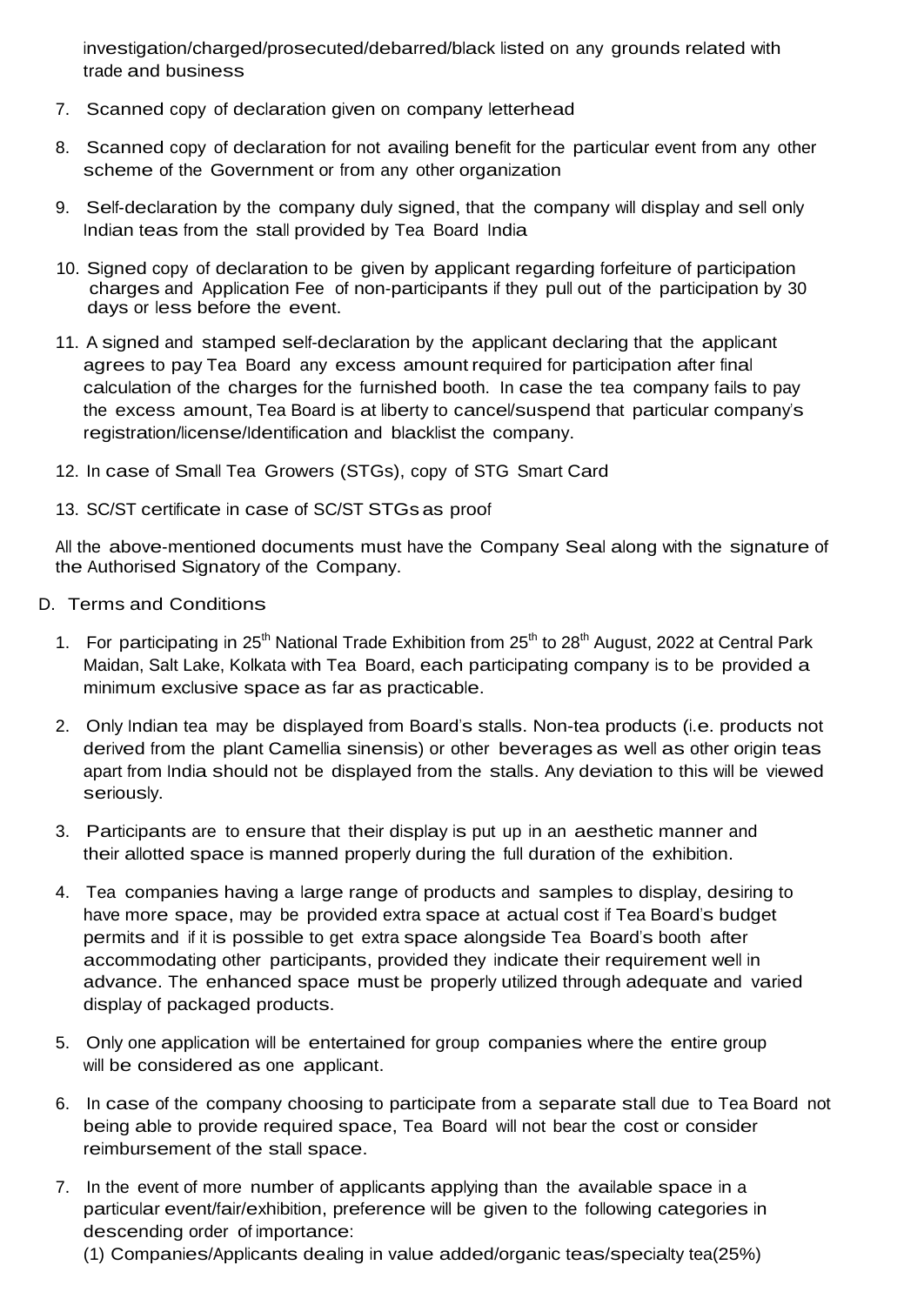(2) MSMEs

- (3) Small tea growers/SHG and FPC of Small Growers
- (4) SC and ST Small Growers
- (5) Large Companies

In case of more number of participants within a particular category, the selection of applicant for that particular category would be done through drawing of lots.

STGs will be exempted from any charges for the stall except for Rs. 1180/- as participation fees each. 2/3 STGs may participate from a stall. In the event of more than 2 STG participants, selection will be done based on drawing of lots. For SC and ST small grower participants, there will be no participation charges. However, in all cases, Tea Board will bear only the rental charges for the stall as per the approved percentage share. No other charges e.g., travel, accommodation, sampling equipment, logistics, extra furnishing and other incidental charges etc. will be borne by Tea Board.

- 8. Participation fees of applicants will be forfeited if they pull out of the participation with less than 30 days for the commencement of the event. In the case of an intimation by an applicant pulling out of an event more than 30 days before commencement of the event and an alternative participant not being found to take up the stall space, the applicant will forfeit the money so submitted.
- 9. Tea Board will provide basic furnished stall space only. All other requirements e.g. travel, accommodation, sampling equipment, logistics, extra furnishing and other incidental charges will have to be arranged for and borne by the company.
- 10. If any of the details provided by the applicant is found to be incorrect and if any relevant information is found to be suppressed, the amount of support provided by Tea Board will have to be refunded along with the interest rates [@repo](mailto:@repo) rate +5%.

11. In all cases of dispute, the decision of the Advisory Committee, Tea Board, is final and binding.

# E. Resolution of Disputes

In the event of any doubt or dispute arising out of any application, the decision of the Deputy Chairman, Tea Board shall be final and binding.

F. Submission of Application

1. The applicant desirous of availing the assistance shall submit their application in the prescribed format online along with necessary supporting documents.

2. The applicants desirous of availing the assistance shall submit their application in the prescribed form along with necessary supporting documents online to: Deputy Director of Tea Promotion, Tea Board India, 14 B.T.M. Sarani, Kolkata 700001.

3. After the sanctioning authority is satisfied about the legitimacy of the claims, funds will be released through e-payment mechanism i.e. RTGS/NEFT/PFMS. Administrative and monitoring expenses of the sub-component will be met from the fund allocated to it.

G. Amendment to the Sub-Component

Tea Board reserves the right to amend, amplify or abrogate, in its discretion, any of the terms and conditions of the sub-component without notice as deemed necessary for efficient and effective execution of the scheme and fulfillment of its objectives.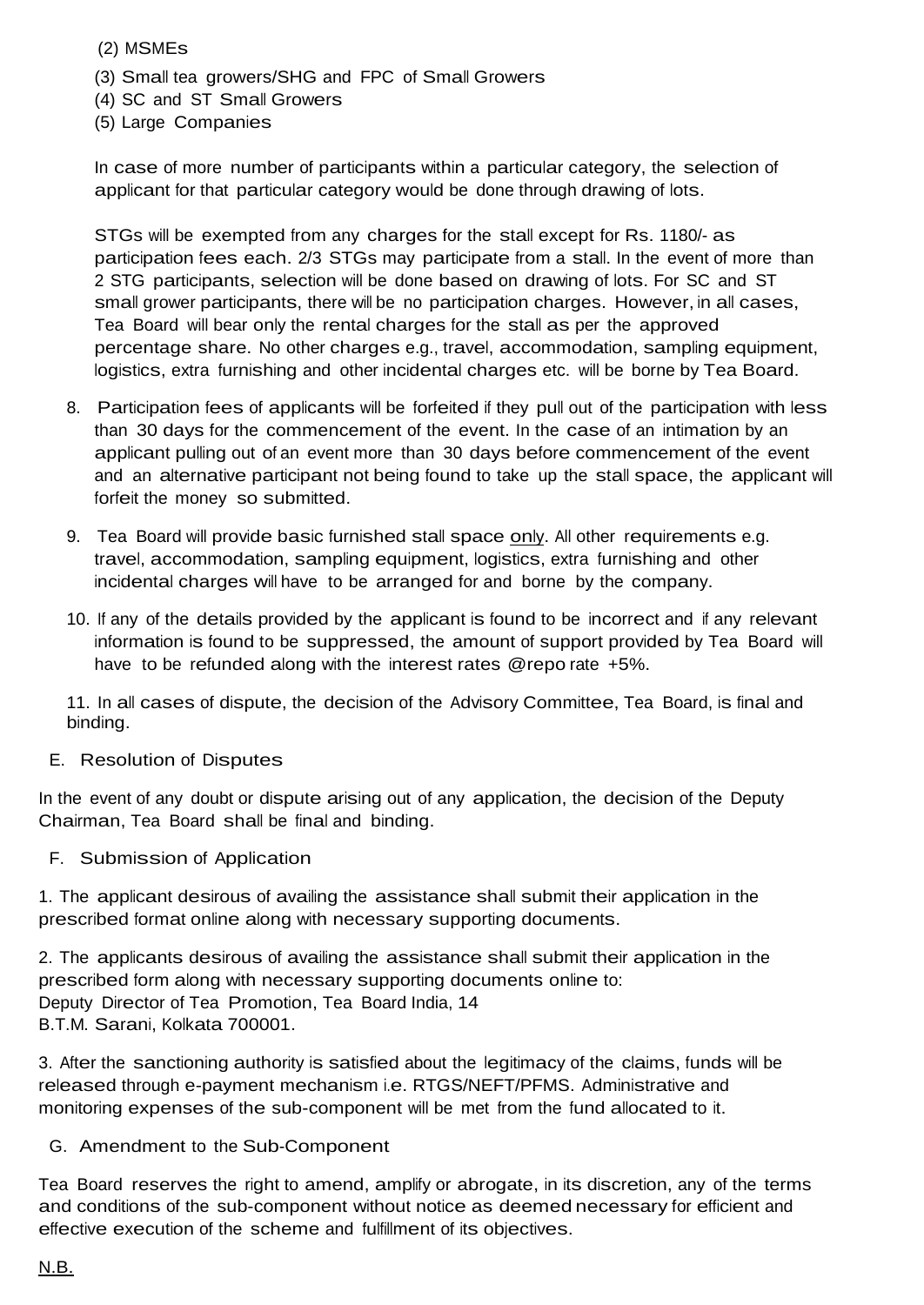Applications of persons who resort to making offers, rewards, gifts or any material benefit, or any coercion either directly or indirectly, to influence the sanction process shall summarily be rejected.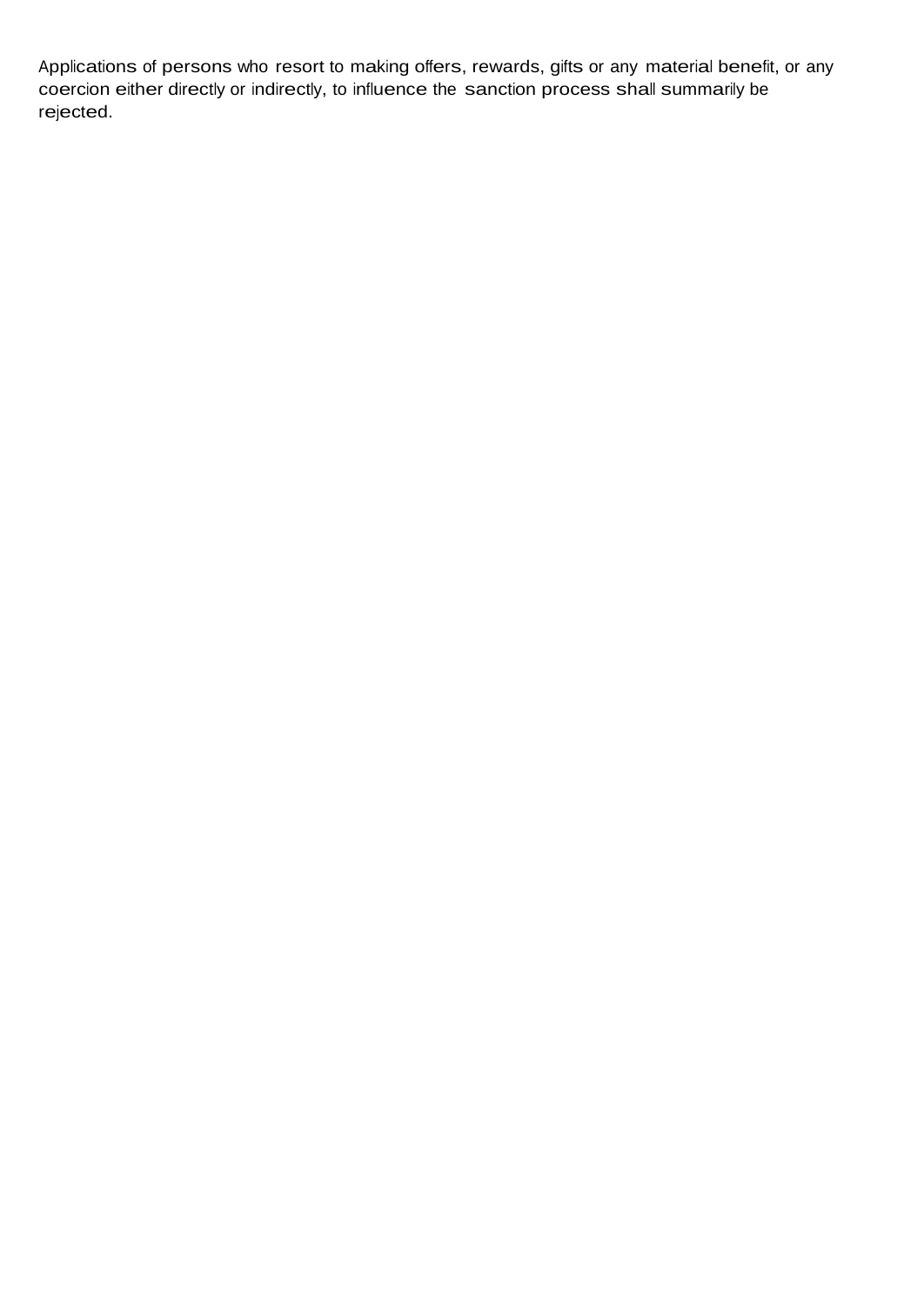### **Application for participation in 25th National Trade Exhibition from 25th to 28th August, 2022 at Central Park Maidan, Salt Lake, Kolkata along with Tea Board India**

| Sr.<br>No.     | Subject                                                                                                                                            | Particulars |
|----------------|----------------------------------------------------------------------------------------------------------------------------------------------------|-------------|
| $\mathbf{1}$   | Name of the firm/company/organization                                                                                                              |             |
| $\overline{2}$ | Complete communication coordinates (E-mail, Telephone<br>no, Mobile No, Address of Registered Office)                                              |             |
| 3              | Name of the official participating in the event                                                                                                    |             |
| $\overline{4}$ | Name of the Group company                                                                                                                          |             |
| 5              | Name and number of the documents showing registration with<br><b>Tea Board</b>                                                                     |             |
| 6              | Annual turnover of the company in the last 3 Financial Years<br>(mention for each of the last 3 years<br>separately) Year 1                        |             |
|                | Year <sub>2</sub><br>Year <sub>3</sub>                                                                                                             |             |
| $\overline{7}$ | Particulars of fair/exhibition/BSM for participation<br>Name:                                                                                      |             |
|                | City:                                                                                                                                              |             |
|                | State:                                                                                                                                             |             |
|                | Duration of the event from _____ to ____                                                                                                           |             |
| 8              | Whether assistance availed from other Govt.<br>Bodies/EPCs/Commodity Boards/ APEDA/MPEDA/ ITPO etc. for<br>the event under reference at Sr. No. 7? |             |